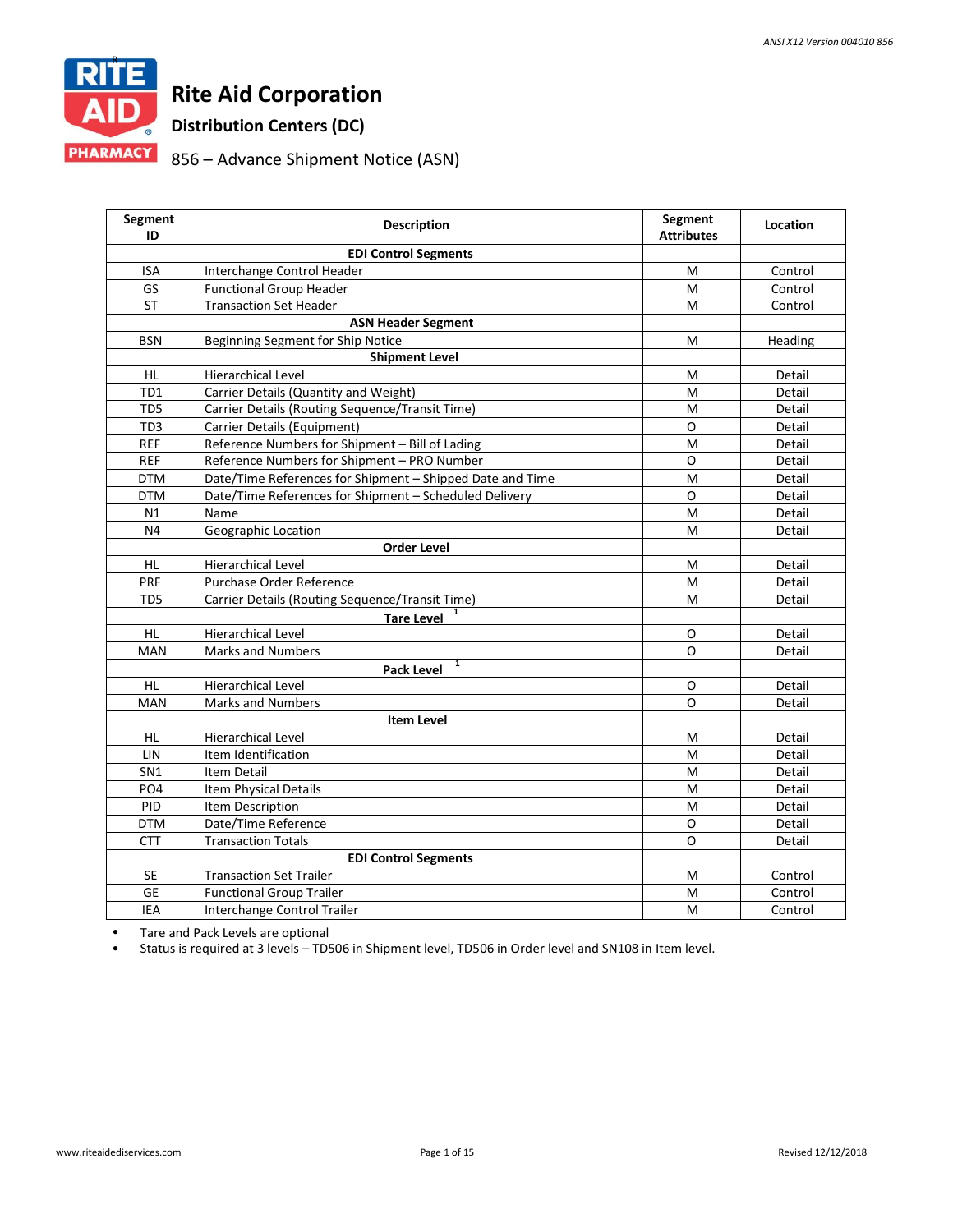| Ref          | Ele<br>ID | <b>Description</b>                  | Code or<br>Qualifier |   | <b>Rite Aid</b><br><b>Attributes</b> |     | <b>Comments</b>                |
|--------------|-----------|-------------------------------------|----------------------|---|--------------------------------------|-----|--------------------------------|
| ISA01        | 101       | Authorization Information Qualifier | 00                   | M | ID                                   | 2/2 |                                |
| ISA02        | 102       | Authorization Information           |                      | M | AN                                   |     | 10/10 Spaces                   |
| ISA03        | 103       | Security Information Qualifier      | 00                   | M | ID                                   | 2/2 |                                |
| ISA04        | 104       | Security Information                |                      | M | AN                                   |     | $10/10$ Spaces                 |
| ISA05        | 105       | Interchange ID Qualifier            |                      | M | ID                                   | 2/2 | Assigned by partner            |
| ISA06        | 106       | Interchange Sender ID               |                      | M | AN                                   |     | 15/15 Assigned by partner      |
| ISA07        | 105       | Interchange ID Qualifier            | 01                   | M | ID                                   | 2/2 | <b>DUNS</b>                    |
| ISA08        | 107       | Interchange Receiver ID             | 014578892            | M | AN                                   |     | 15/15   Rite Aid's DUNS Number |
| ISA09        | 108       | Interchange Date                    |                      | M | DT                                   | 6/6 | Current date                   |
| <b>ISA10</b> | 109       | Interchange Time                    |                      | M | ТM                                   | 4/4 | Current time                   |
| <b>ISA11</b> | 110       | Interchange Standards ID            | U                    | M | ID                                   | 1/1 |                                |
| <b>ISA12</b> | 111       | Interchange Version ID              | 00401                | M | ID                                   | 5/5 |                                |
| <b>ISA13</b> | 112       | Interchange Control Number          |                      | M | N <sub>0</sub>                       | 9/9 | Sequential number              |
| <b>ISA14</b> | 113       | Acknowledgment Requested            | 0                    | M | ID                                   | 1/1 |                                |
| <b>ISA15</b> | 114       | <b>Test Indicator</b>               | P                    | M | ID                                   | 1/1 |                                |
| ISA16        | 115       | Subelement Separator                | $\geq$               | M | AN                                   | 1/1 |                                |
|              |           | <b>Element Separator</b>            | $*$                  |   |                                      |     |                                |
|              |           | Segment Terminator                  | $\sim$               |   |                                      |     |                                |

# **ISA Interchange Control Header**

# **GS Functional Group Header**

| Ref  | Ele<br>ID | <b>Description</b>                 | Code or<br>Qualifier |   | <b>Rite Aid</b><br><b>Attributes</b> |      | Comments                |
|------|-----------|------------------------------------|----------------------|---|--------------------------------------|------|-------------------------|
| GS01 | 479       | <b>Functional ID Code</b>          | <b>SH</b>            | м | ID                                   | 2//2 | Advance Shipment Notice |
| GS02 | 142       | <b>Application Sender's Code</b>   |                      | M | AN                                   | 2/15 | Assigned by Partner     |
| GS03 | 124       | <b>Application Receiver's Code</b> | 014578892            | M | AN                                   | 2/15 | Rite Aid's DUNS Number  |
| GS04 | 29        | Group Date                         | <b>CCYYMMDD</b>      | M | DT                                   | 8/8  | Current date            |
| GS05 | 30        | Group Time                         | HHMM                 | M | ТM                                   | 4/8  | Current time            |
| GS06 | 28        | <b>Group Control Number</b>        |                      | M | N <sub>0</sub>                       | 1/9  | Sequential number       |
| GS07 | 455       | Responsible Agency Code            |                      | M | ID                                   | 1/2  |                         |
| GS08 | 480       | Version/Release Industry ID Code   | 004010               | M | AN                                   | 1/12 |                         |

## **ST Transaction Set Header**

| Ref  | Ele<br>ID | <b>Description</b>                    | Code or<br><b>Qualifier</b> | <b>Rite Aid</b><br><b>Attributes</b> |    |     | Comments               |
|------|-----------|---------------------------------------|-----------------------------|--------------------------------------|----|-----|------------------------|
| ST01 | 143       | Transaction Set ID Code               | 856                         | M                                    | ID | 3/3 | Ship Notice / Manifest |
| ST02 | 329       | <b>Transaction Set Control Number</b> |                             | м                                    | AN | 4/9 | Sequential number      |

# **BSN Beginning Segment for Ship Notice**

| Ref   | Ele<br>ID | <b>Description</b>                  | Code or<br><b>Qualifier</b> |   | <b>Rite Aid</b><br><b>Attributes</b> |      | <b>Comments</b>                                                                     |
|-------|-----------|-------------------------------------|-----------------------------|---|--------------------------------------|------|-------------------------------------------------------------------------------------|
| BSN01 | 353       | <b>Transaction Set Purpose Code</b> | 00                          | м | ID                                   | 2/2  | Original                                                                            |
| BSN02 | 396       | Shipment Identification             |                             | M | ID                                   | 2/30 | Unique Shipment ID Number                                                           |
| BSN03 | 373       | Date                                | <b>CCYYMMDD</b>             | M | AN                                   | 8/8  | <b>ASN Create Date</b>                                                              |
| BSN04 | 337       | Time                                | HHMM                        | M | DT                                   | 4/8  | <b>ASN Create Time</b>                                                              |
| BSN05 | 1005      | <b>Hierarchical Structure</b>       | 0001<br>0002<br>0004        |   | ID                                   | 4/4  | Shipment, Order, Pack, Item<br>Shipment, Order, Item, Pack<br>Shipment, Order, Item |

## BSN\*00\*123456789\*20061019\*1957~ BSN\*00\*123456789\*20061019\*1957\*0004~

- Date formats – All dates within the ASN use the format as specified in the Data Element Table 373 (CCYYMMDD). This format does not permit the use of non-numeric characters ("/" or "-").
- Time formats – The time is based on a 24 hour clock where HH = (00-23) and MM = (00-59)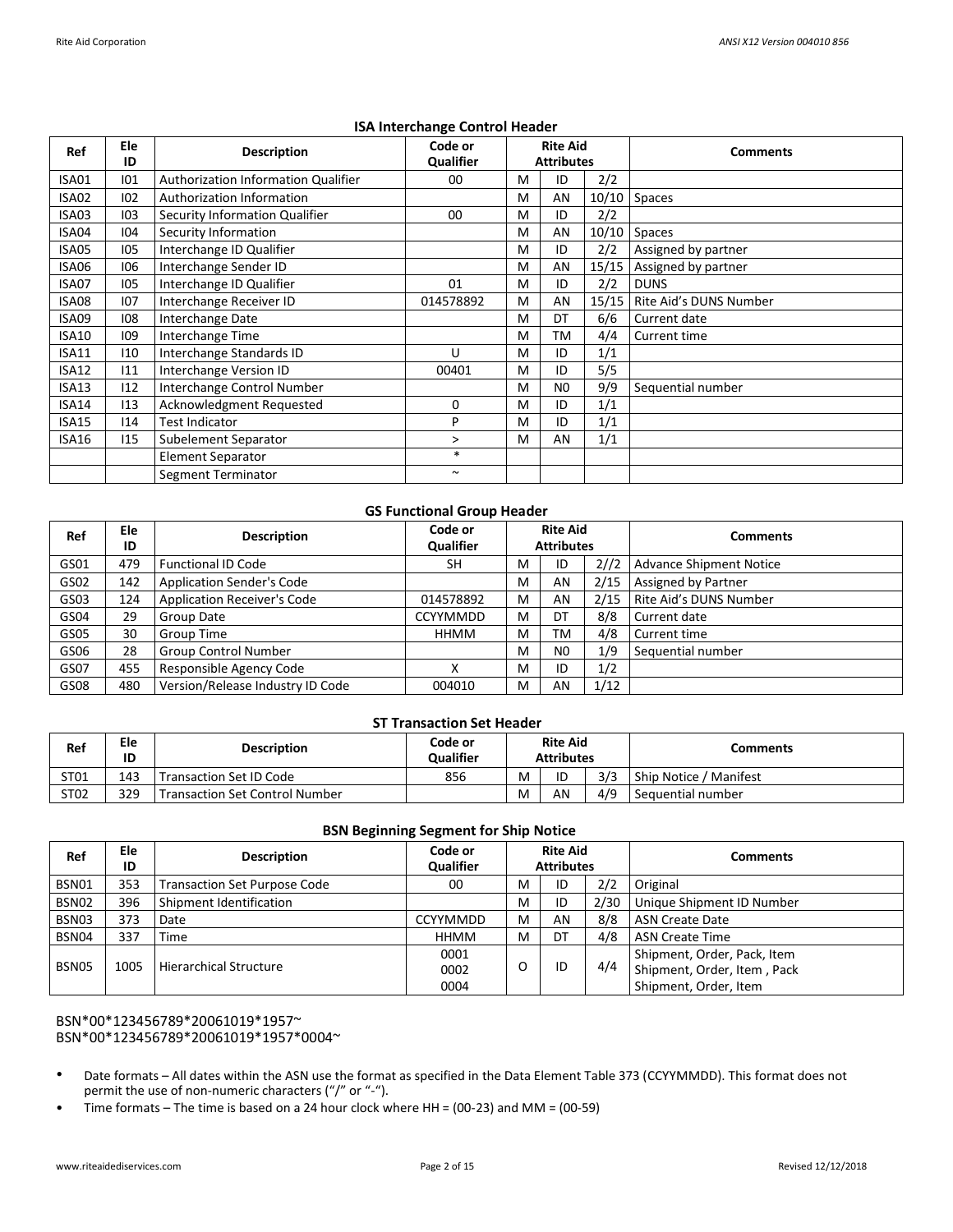# **HL Hierarchical Level - Shipment**

| Ref         | Ele<br>ID | <b>Description</b>        | Code or<br><b>Qualifier</b> | <b>Rite Aid</b><br><b>Attributes</b> |    |      | Comments            |
|-------------|-----------|---------------------------|-----------------------------|--------------------------------------|----|------|---------------------|
| <b>HL01</b> | 628       | l Hierarchical ID Number  |                             | M                                    | AN | 1/12 | l Seauential Number |
| <b>HL03</b> | 735       | l Hierarchical Level Code |                             | M                                    | ID | 1/2  | Shipment Level      |

HL\*1\*\*S~

# **TD1 Carrier Details (Quantity and Weight) - Mandatory**

| Ref   | Ele<br>ID | <b>Description</b>            | Code or<br>Qualifier |   | <b>Rite Aid</b><br><b>Attributes</b> |      | <b>Comments</b>              |
|-------|-----------|-------------------------------|----------------------|---|--------------------------------------|------|------------------------------|
| TD101 | 103       | Packing Code                  |                      | M | AN                                   | 3/5  | Any valid ANSI X12 Code      |
| TD102 | 80        | Lading Quantity               |                      | м | N <sub>0</sub>                       | 1/7  | Number of Pieces in Shipment |
| TD106 | 187       | <b>Weight Qualifier</b>       | G                    | M | ID                                   | 1/2  | <b>Gross Weight</b>          |
| TD107 | 81        | Weight                        |                      | M | R                                    | 1/10 | Weight                       |
| TD108 | 355       | Weight Unit of Measure        | LВ<br>КG             | M | ID                                   | 2/2  | Pounds<br>Kilograms          |
| TD109 | 183       | Volume                        |                      | O | R                                    | 1/10 | Volume                       |
| TD110 | 355       | <b>Volume Unit of Measure</b> | CF                   | O | ID                                   | 2/2  | <b>Cubic Feet</b>            |

## TD1\*PLT\*57\*\*\*\*G\*120\*LB\*40\*CF~

- Carrier Details (Quantity and Weight) – The TD1segment is mandatory. All required fields must be present including the TD101 packing code.
- The TD108 'Weight' 'Weight Unit of Measure' must have a value of either LB or KG.
- Both the T109 and TD110 are optional, however if one is sent the other must also be sent.

# **TD5 Carrier Details (Routing Sequence/Transit Time) - Mandatory**

| Ref   | Ele<br>ID | <b>Description</b>           | Code or<br><b>Qualifier</b> | <b>Rite Aid</b><br><b>Attributes</b> |    |     | Comments                   |
|-------|-----------|------------------------------|-----------------------------|--------------------------------------|----|-----|----------------------------|
| TD502 | 66        | Qualifier Code               |                             | M                                    | ID | 1/2 | SCAC Qualifier             |
| TD503 | 67        | LID Code                     |                             | M                                    | AN |     | 2/80 Carrier's 'SCAC' Code |
| TD504 | 91        | <b>Transportation Method</b> |                             | M                                    | ID | 1/2 | LAny valid ANSI X12 Code   |
| TD506 | 368       | Shipment / Order Status Code |                             | M                                    | ID | 2/2 | See Table 1                |

TD5\*\*2\*RDWY\*M\*\*CC~

- Status is required at 3 levels – TD506 in Shipment level, TD506 in Order level and SN108 in Item level.
- Carrier Details – TD5 03 Carriers ID 'SCAC' code is required. Be sure that you are providing the four alpha-characters of the carrier. The customer pick up 'SCAC' code is RTAD.
- TD5 04 'Transportation Method Code' is also a required field. Be sure that you are providing the correct 'Transportation Method Code'.

## **TD3 Carrier Details (Equipment) –** *Optional*

| Ref   | Ele<br>ID | <b>Description</b>         | Code or<br><b>Qualifier</b> |   | <b>Rite Aid</b><br><b>Attributes</b> |      | <b>Comments</b>                     |  |  |  |  |
|-------|-----------|----------------------------|-----------------------------|---|--------------------------------------|------|-------------------------------------|--|--|--|--|
| TD301 | 40        | Equipment Description Code |                             | м | ID                                   | 2/2  | Any valid ANSI X12 Code             |  |  |  |  |
| TD302 | 206       | Equipment Initial          |                             | M | AN                                   | 1/4  | Prefix of unit's identifying number |  |  |  |  |
| TD303 | 207       | <b>Equipment Number</b>    |                             | M | AN                                   | 1/10 | Unit's identifying number           |  |  |  |  |

TD3\*AC\*ZZ\*12345~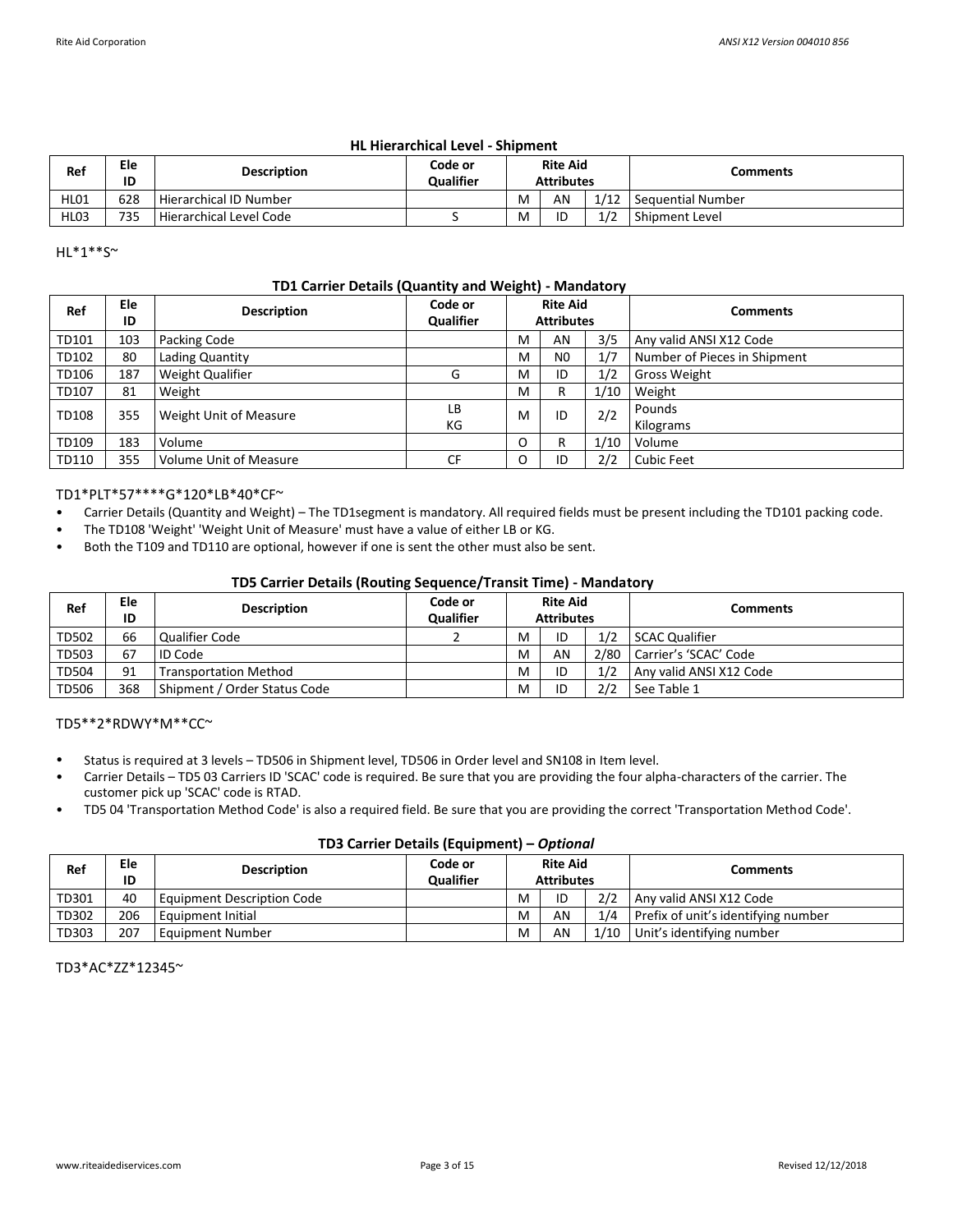| Ref   | Ele<br>ID | <b>Description</b>         | Code or<br><b>Qualifier</b> |   | <b>Rite Aid</b><br><b>Attributes</b> |      | Comments                        |
|-------|-----------|----------------------------|-----------------------------|---|--------------------------------------|------|---------------------------------|
| REF01 | 128       | Reference Number Qualifier | ВM                          | M | ID                                   | 2/3  | <b>Bill Of Lading Qualifier</b> |
|       |           |                            | OВ                          |   |                                      |      | Ocean Bill of Lading            |
| REF02 | 127       | Reference Number           |                             | M | AN                                   | 1/30 | <b>Bill Of Lading Number</b>    |

# **REF Reference Numbers for Shipment – Bill of Lading Number**

REF\*BM\*X1234567890~

#### **REF Reference Numbers for Shipment – Carrier Reference Number (PRO) - Optional**

| Ref   | Ele<br>ID | <b>Description</b>         | Code or<br><b>Qualifier</b> |   | <b>Rite Aid</b><br><b>Attributes</b> |      | Comments                           |
|-------|-----------|----------------------------|-----------------------------|---|--------------------------------------|------|------------------------------------|
| REF01 | 128       | Reference Number Qualifier | CN                          | M | ID                                   | 2/3  | Carrier Reference Number Qualifier |
|       |           |                            | ОC                          |   |                                      |      | l Ocean Container Number           |
| REF02 | 127       | Reference Number           |                             | м | AN                                   | 1/30 | Carrier Reference Number (PRO#)    |

#### REF\*CN\*Y0987654321~

• CARRIER'S PRO# (REF\*CN) – this value is key in matching the vendor's ASN data to the carrier's shipment status data. This value MUST be the carrier's PRO# as it is sent in the 214 shipment status. If you are currently not capable of providing the PRO #, do not send this segment.

#### **DTM Date/Time Reference for Shipment**

| Ref   | Ele<br>ID | <b>Description</b>  | Code or<br><b>Qualifier</b> |   | <b>Rite Aid</b><br><b>Attributes</b> |     | Comments               |  |  |  |
|-------|-----------|---------------------|-----------------------------|---|--------------------------------------|-----|------------------------|--|--|--|
| DTM01 | 374       | Date/Time Qualifier | 011                         | M | ID                                   | 3/3 | Shipped Date Qualifier |  |  |  |
| DTM02 | 373       | Date                | <b>CCYYMMDD</b>             | M | דם                                   | 8/8 | Shipped Date           |  |  |  |
| DTM03 | 337       | ' Time              | HHMM                        | M | TM                                   | 4/8 | Shipped Time           |  |  |  |

#### DTM\*011\*20061020\*1530~

- **SHIP DATE and TIME (DTM\*011)** – the shipment date and time are both mandatory fields. This information is used as a basis for determining if the ASN was received within 24 hours of the ship date and time. ASNs are expected and processed 7 days a week.
- Date formats – All dates within the ASN use the format as specified in the Data Element Table 373 (CCYYMMDD). This format does not permit the use of non-numeric characters ("/" or "-").
- Time formats – The time is based on a 24 hour clock where HH = (00-23) and MM = (00-59).

|       | <b>PHYLOGIC, HING INCIDIBING TOI DOING Y</b><br>— |                     |                             |   |                                      |     |                                   |  |  |  |  |
|-------|---------------------------------------------------|---------------------|-----------------------------|---|--------------------------------------|-----|-----------------------------------|--|--|--|--|
| Ref   | Ele<br>ID                                         | <b>Description</b>  | Code or<br><b>Qualifier</b> |   | <b>Rite Aid</b><br><b>Attributes</b> |     | Comments                          |  |  |  |  |
| DTM01 | 374                                               | Date/Time Qualifier | 067                         | M | ID                                   | 3/3 | Scheduled Delivery Date Qualifier |  |  |  |  |
| DTM02 | 373                                               | Date                | <b>CCYYMMDD</b>             | M | DT                                   | 8/8 | Scheduled Delivery Date           |  |  |  |  |
| DTM03 | 337                                               | Time                | <b>HHMM</b>                 |   | TM                                   | 4/8 | Scheduled Delivery Time           |  |  |  |  |

# **DTM Date/Time Reference for Delivery –** *Optional*

#### DTM\*067\*20061020\*1530~

- Date formats – All dates within the ASN use the format as specified in the Data Element Table 373 (CCYYMMDD). This format does not permit the use of non-numeric characters ("/" or "-").
- Time formats – The time is based on a 24 hour clock where  $HH = (00-23)$  and MM =  $(00-59)$ .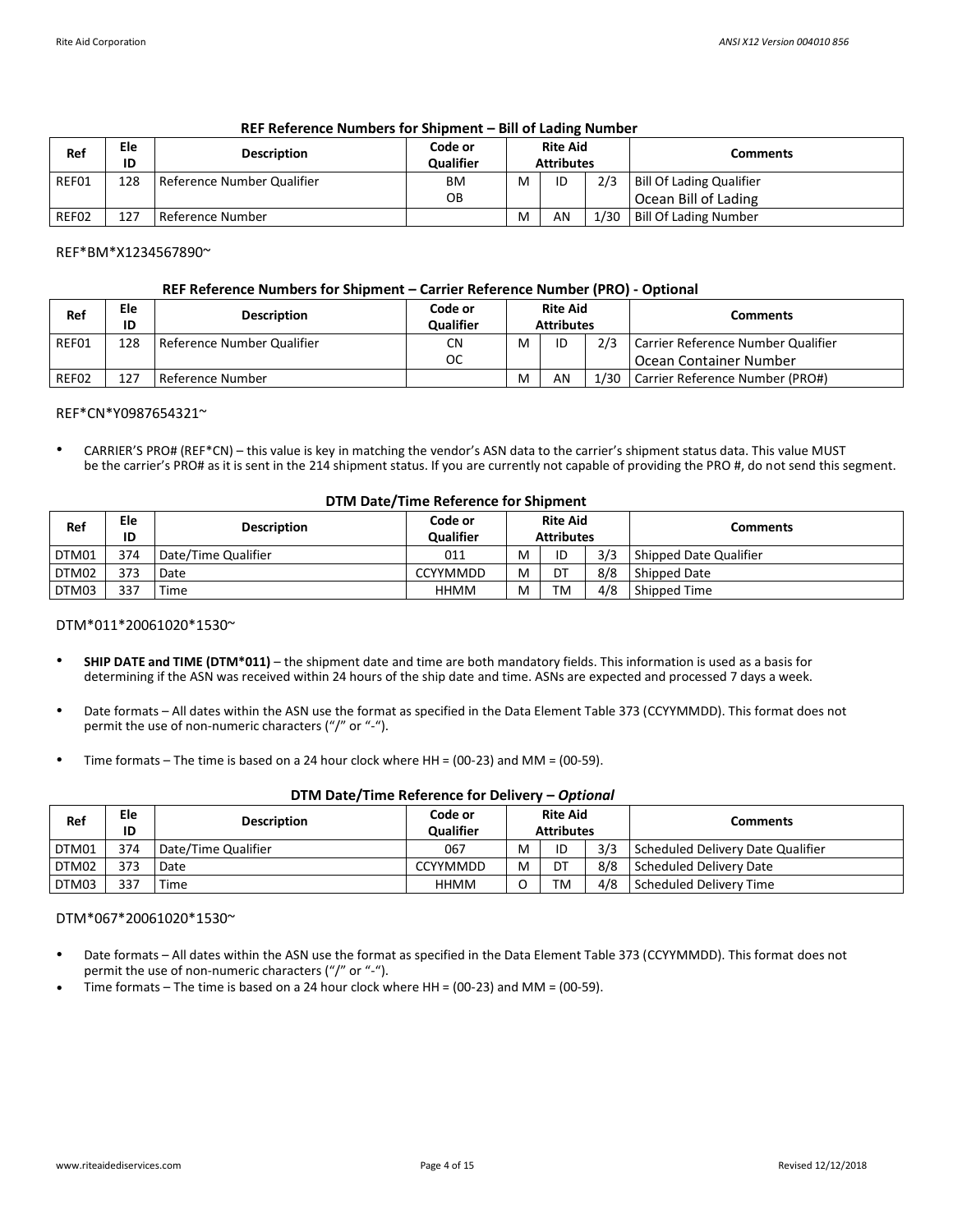| N1 Name |           |                                                                                           |    |   |    |      |                                  |  |  |  |
|---------|-----------|-------------------------------------------------------------------------------------------|----|---|----|------|----------------------------------|--|--|--|
| Ref     | Ele<br>ID | <b>Rite Aid</b><br>Code or<br><b>Description</b><br><b>Qualifier</b><br><b>Attributes</b> |    |   |    |      | Comments                         |  |  |  |
| N101    | 98        | <b>Entity Identifier Code</b>                                                             | SF | M | ID | 2/3  | Ship From                        |  |  |  |
| N102    | 93        | Name                                                                                      |    | M | AN | 1/60 | Location name of shipment origin |  |  |  |

N1\*SF\*VENDOR WAREHOUSE~

|      | N4 Geographic Location |                    |                             |   |                                      |      |                             |  |  |  |  |
|------|------------------------|--------------------|-----------------------------|---|--------------------------------------|------|-----------------------------|--|--|--|--|
| Ref  | Ele<br>ID              | <b>Description</b> | Code or<br><b>Qualifier</b> |   | <b>Rite Aid</b><br><b>Attributes</b> |      | <b>Comments</b>             |  |  |  |  |
| N401 | 19                     | City Name          |                             | M | AN                                   | 2/30 | City of shipment origin     |  |  |  |  |
| N402 | 156                    | State or Province  |                             | M | ID                                   | 2/2  | State of shipment origin    |  |  |  |  |
| N403 | 116                    | Postal Code        |                             | M | ID                                   | 3/9  | Zip Code of shipment origin |  |  |  |  |

#### N4\*HARRISBURG\*PA\*12345~

| HL Hierarchical Level - Order |                                                                                                        |                         |  |   |    |      |                   |  |  |
|-------------------------------|--------------------------------------------------------------------------------------------------------|-------------------------|--|---|----|------|-------------------|--|--|
| Ref                           | <b>Rite Aid</b><br>Code or<br>Ele<br><b>Description</b><br><b>Qualifier</b><br>ID<br><b>Attributes</b> |                         |  |   |    |      | Comments          |  |  |
| HL01                          | 628                                                                                                    | Hierarchical ID Number  |  | M | AN | 1/12 | Sequential Number |  |  |
| HL <sub>03</sub>              | 735                                                                                                    | Hierarchical Level Code |  | M | ID | 1/2  | Order Level       |  |  |

HL\*1\*\*O~

## **PRF Purchase Order Reference**

| Ref   | Ele<br>ID | <b>Description</b>      | Code or<br>Qualifier | <b>Rite Aid</b><br><b>Attributes</b> |    |     | Comments             |
|-------|-----------|-------------------------|----------------------|--------------------------------------|----|-----|----------------------|
| PRF01 | 324       | l Purchase Order Number |                      | M                                    | AN | 7/7 | Rite Aid's PO Number |

PRF\*1234567~

# **TD5 Carrier Details (Routing Sequence/Transit Time)**

| Ref   | Ele<br>ID | <b>Description</b>                 | Code or<br><b>Qualifier</b> | <b>Rite Aid</b><br><b>Attributes</b> |    |             | Comments    |
|-------|-----------|------------------------------------|-----------------------------|--------------------------------------|----|-------------|-------------|
| TD506 | 368       | Shipment,<br>: / Order Status Code |                             | M                                    | ID | 7/7<br>ے رے | See Table 1 |

TD5\*\*\*\*\*\*PD~

• Status is required at 3 levels – TD506 in Shipment level, TD506 in Order level and SN108 in Item level.

# **HL Hierarchical Level – Tare -** *Optional*

| Ref         | Ele<br>ID | <b>Description</b>      | Code or<br><b>Qualifier</b> |   | <b>Rite Aid</b><br><b>Attributes</b> |      | Comments          |
|-------------|-----------|-------------------------|-----------------------------|---|--------------------------------------|------|-------------------|
| <b>HL01</b> | 628       | Hierarchical ID Number  |                             | M | AN                                   | 1/12 | Sequential Number |
| <b>HL03</b> | 735       | Hierarchical Level Code |                             | M | ID                                   | 1/2  | Tare Level        |

HL\*1\*\*T~

• Tare and Pack levels are optional now. However label scanning is expected to be implemented at a future date at which time Tare and Pack levels will be mandatory for label compliance.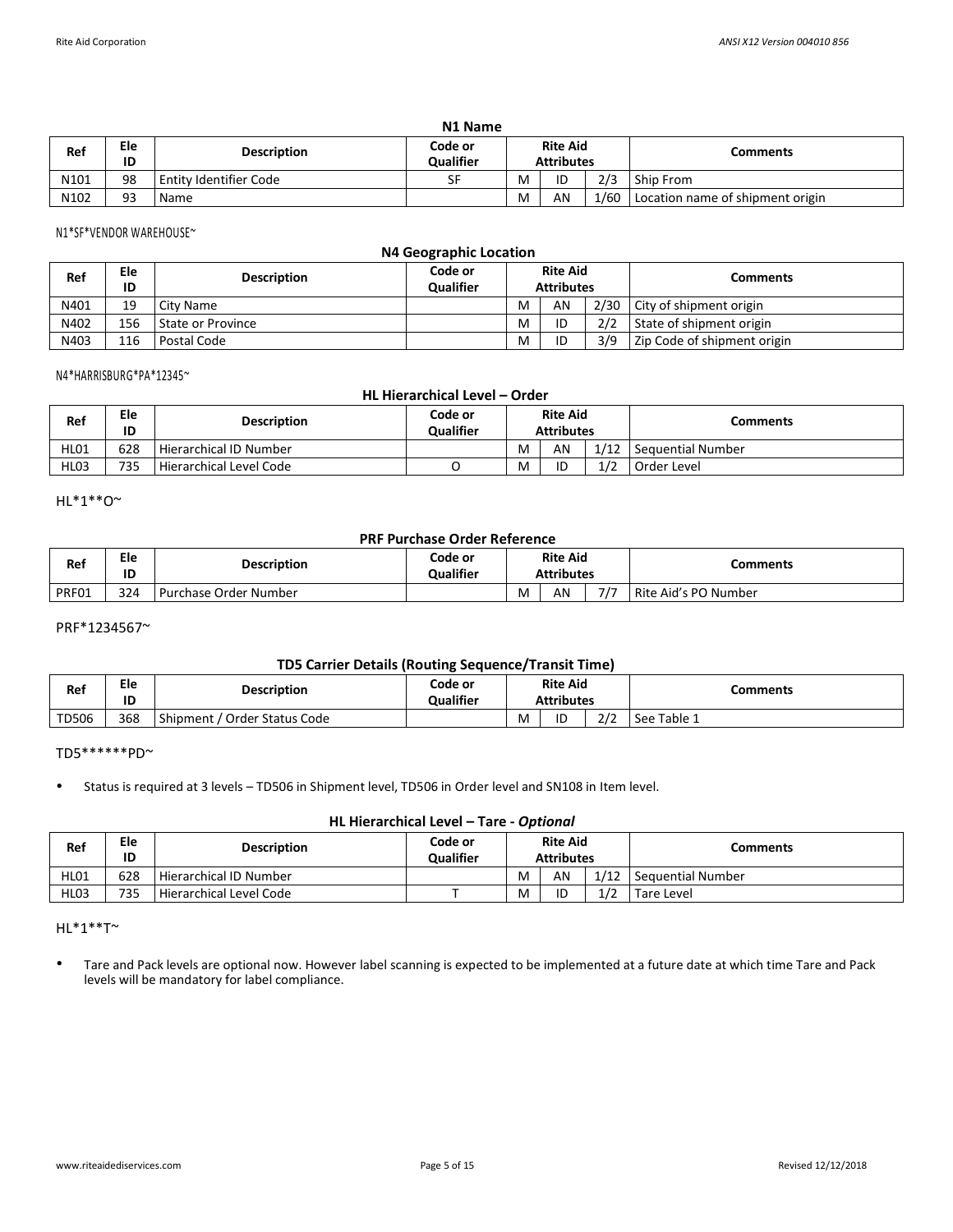| <b>MAN Markings and Numbers - Optional</b> |  |
|--------------------------------------------|--|
|--------------------------------------------|--|

| Ref               | Ele<br>ID | <b>Description</b>          | Code or<br><b>Oualifier</b> |   | <b>Rite Aid</b><br><b>Attributes</b> |      | Comments                        |
|-------------------|-----------|-----------------------------|-----------------------------|---|--------------------------------------|------|---------------------------------|
| MAN01             | 88        | Marks and Numbers Qualifier | <b>GM</b>                   | М | ID                                   | 1/2  | UCC-128 Shipping container code |
| MAN <sub>02</sub> | 87        | Marks and Numbers           |                             | M | AN                                   | 1/48 | Corresponding number to MAN01   |

#### MAN\*GM\*0123456789~

• The Man segment is only mandatory if Tare Hierarchical Level HL is present

#### **HL Hierarchical Level – Pack -** *Optional*

| Ref              | Ele<br>ID | <b>Description</b>      | Code or<br><b>Qualifier</b> |   | <b>Rite Aid</b><br><b>Attributes</b> |      | Comments            |
|------------------|-----------|-------------------------|-----------------------------|---|--------------------------------------|------|---------------------|
| HL01             | 628       | Hierarchical ID Number  |                             | M | AN                                   | 1/12 | l Seauential Number |
| HL <sub>03</sub> | 735       | Hierarchical Level Code |                             | M | ID                                   | 1/2  | Pack Level          |

HL\*1\*\*P~

• Tare and Pack levels are optional now. However label scanning is expected to be implemented at a future date at which time Tare and Pack levels will be mandatory for label compliance.

# **MAN Markings and Numbers -** *Optional*

| Ref               | Ele<br>ID | <b>Description</b>            | Code or<br><b>Qualifier</b> |   | <b>Rite Aid</b><br><b>Attributes</b> |      | Comments                        |
|-------------------|-----------|-------------------------------|-----------------------------|---|--------------------------------------|------|---------------------------------|
| MAN01             | 88        | l Marks and Numbers Qualifier | GM.                         | M | ID                                   | 1/2  | UCC-128 Shipping container code |
| MAN <sub>02</sub> | 87        | <b>Marks and Numbers</b>      |                             | м | AN                                   | 1/48 | Corresponding number to MAN01   |

#### MAN\*GM\*0123456789~

• The Man segment is only mandatory if Pack Hierarchical Level HL is present

# **HL Hierarchical Level – Item**

| Ref         | Ele<br>ID | <b>Description</b>      | Code or<br><b>Qualifier</b> | <b>Rite Aid</b><br><b>Attributes</b> |    |            | Comments          |
|-------------|-----------|-------------------------|-----------------------------|--------------------------------------|----|------------|-------------------|
| HL01        | 628       | Hierarchical ID Number  |                             | M                                    | AN | 1/12       | Sequential Number |
| <b>HL03</b> | 735       | Hierarchical Level Code |                             | M                                    | ID | $\sqrt{2}$ | Item Level        |

 $HL^*1^{**}I^{\sim}$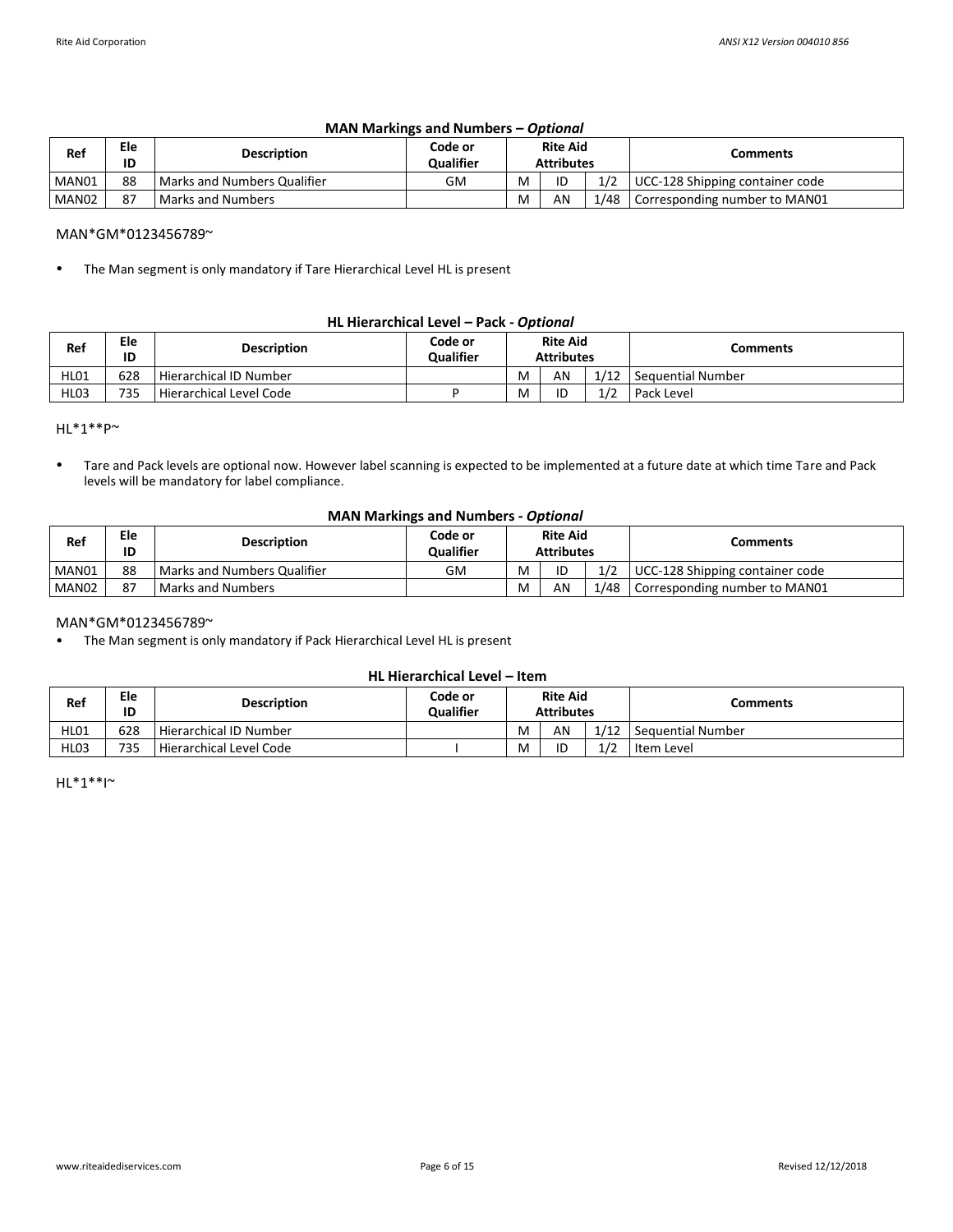## **LIN Item Identification**

| Ref               | Ele<br>ID | <b>Description</b>           | Code or<br>Qualifier                                                       |   | <b>Rite Aid</b><br><b>Attributes</b> |      | <b>Comments</b>                                                                                                                                                                                               |
|-------------------|-----------|------------------------------|----------------------------------------------------------------------------|---|--------------------------------------|------|---------------------------------------------------------------------------------------------------------------------------------------------------------------------------------------------------------------|
| LIN <sub>02</sub> | 235       | Product/Service ID Qualifier | (one of the<br>following)<br>UA<br>UI<br>VN<br>UK<br>UP<br>EN<br>IN<br>ND. | M | ID                                   | 2/2  | UPC/EAN Case Code (2-5-5)<br><b>UPC CPC (1-5-5)</b><br>Vendor's MFI Number<br>EAN-UCC 14 GTIN (1-2-5-5-1)<br>UPC UCC 12 (1-5-5-1)<br>EAN-UCC 13 GTIN (2-5-5-1)<br>Rite Aid's Item Number<br><b>NDC Number</b> |
| LIN <sub>03</sub> | 234       | Product/Service ID           |                                                                            | M | AN                                   | 1/48 | Corresponding number to LIN02                                                                                                                                                                                 |
| LIN <sub>04</sub> | 235       | Product/Service ID Qualifier | IN                                                                         | M | ID                                   | 2/2  | Rite Aid's Item Number                                                                                                                                                                                        |
| LIN <sub>05</sub> | 234       | Product/Service ID           |                                                                            | M |                                      |      | Corresponding number to LIN04                                                                                                                                                                                 |

LIN\*\*IN\*1234567~ LIN\*\*UI\*12345678901\*IN\*1234567~ LIN\*\*UP\*123456789012\*IN\*1234567~ LIN\*\*UA\*123456789012\*IN\*1234567~ LIN\*\*UA\*123456789012\*IN\*1234567\*UI\*12345678901\*UP\*123456789012~ LIN\*\*UK\*12345678901234\*IN\*1234567~ LIN\*\*VN\*01020304\*IN\*1234567\*UI\*12345678901~ LIN\*\*EN\*1234567890123\*IN\*1234567~

- *LIN02 and LIN03 must not be null*.
- At least 1 of the above qualifier/ID combinations is mandatory.
- The qualifier/ID combination may appear in any order.
- RITE AID requires the same item number and qualifier to be returned on the ASN that was sent in the original purchase order.
- ID length specified corresponds to its preceding qualifier.
- RITE AID ITEM NUMBER USAGE – Rite Aid's item if available to return should be used.
- **The "IN" qualifier MUST be used ONLY in conjunction with Rite Aid's item number.**
- Please follow X12 guidelines for correct qualifier use with UPC codes or vendor item numbers

#### **SN1 Item Detail (Shipment)**

| Ref   | Ele<br>ID | <b>Description</b>       | Code or<br><b>Qualifier</b> | <b>Rite Aid</b><br><b>Attributes</b> |    |      | <b>Comments</b>                 |
|-------|-----------|--------------------------|-----------------------------|--------------------------------------|----|------|---------------------------------|
| SN102 | 382       | <b>Quantity Shipped</b>  |                             | м                                    | D  |      | 1/10 Number of units shipped    |
| SN103 | 355       | Unit of Measure          | EA or CA                    | M                                    | ID | 2/2  | Each or Case                    |
| SN104 | 646       | Quantity Shipped to Date |                             | O                                    | D  | 1/15 | Number of units shipped to date |
| SN105 | 330       | <b>Quantity Ordered</b>  |                             | M                                    |    | 1/15 | Quantity ordered                |
| SN106 | 355       | Unit of Measure          | EA or CA                    | M                                    | ID | 2/2  | Each or Case                    |
| SN108 | 668       | Line Item Status Code    |                             | M                                    | ID | 2/2  | See Tables 2a and 2b            |

## SN1\*\*13\*CA\*13\*13\*CA\*\*AC~

- Status is required at 3 levels – TD506 in Shipment level, TD506 in Order level and SN108 in Item level.
- UNIT OF MEASURE (SN1 03) – The shipping unit of measure (CA or EA) in this element should match the order unit of measure sent in the Rite Aid purchase order.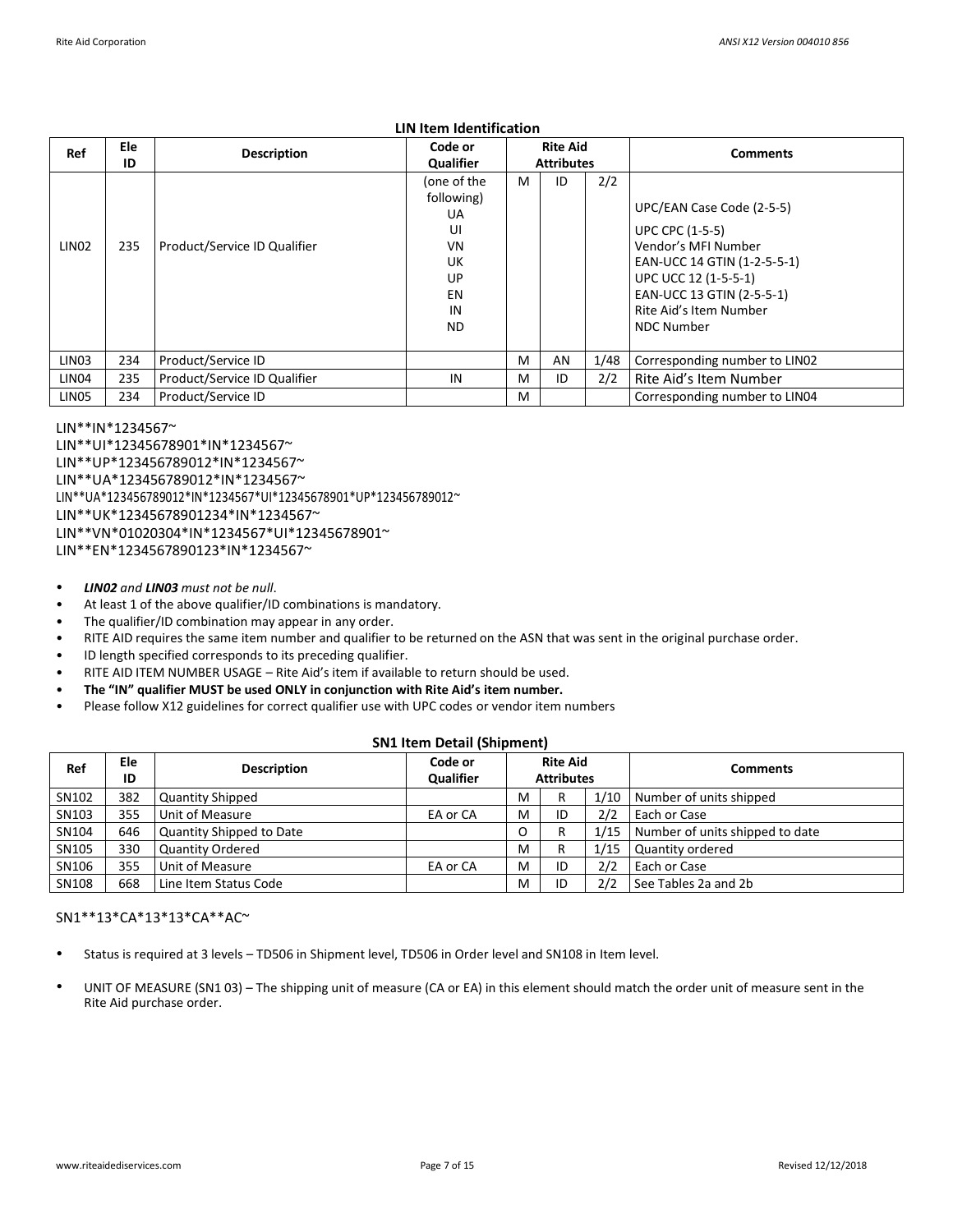# **PO4 Item Physical Details**

| Ref   | Ele<br>ID | <b>Description</b>  | Code or<br><b>Qualifier</b> | <b>Rite Aid</b><br><b>Attributes</b> |                |     | <b>Comments</b>                 |
|-------|-----------|---------------------|-----------------------------|--------------------------------------|----------------|-----|---------------------------------|
| PO401 | 356       | Pack                |                             | M                                    | N <sub>0</sub> | 1/6 | Number of eaches per outer unit |
| PO402 | 357       | Size                |                             | O                                    |                | 1/8 | Size of supplier units in pack  |
| PO403 | 355       | Unit of Measurement |                             | O                                    | ID             | 2/2 | Any valid ANSI X12 Code         |
| PO414 | 810       | Inner Pack          |                             |                                      | N <sub>0</sub> | 1/6 | Eaches per inner pack           |

PO4\*24\*12\*OZ\*\*\*\*\*\*\*\*\*\*\*6~ PO4\*600\*20\*PC\*\*\*\*\*\*\*\*\*\*\*10~

- First Example: one case of cola (12 oz cans; 4 6-packs):
- Second Example: one case of cigarettes (20 pc packs; 60 cartons of 10 packs):

## **PID Item Description**

| Ref               | Ele<br>ID | <b>Description</b>      | Code or<br><b>Qualifier</b> | <b>Rite Aid</b><br><b>Attributes</b> |    |      | Comments              |
|-------------------|-----------|-------------------------|-----------------------------|--------------------------------------|----|------|-----------------------|
| PID <sub>01</sub> | 349       | <b>Description Type</b> |                             | M                                    | ID | 1/1  | Free Form             |
| PID <sub>05</sub> | 352       | Description             |                             | M                                    | AN | 1/80 | Free Form Description |

#### PID\*F\*\*\*\*ITEM DESCRIPTION~

# **DTM Date/Time Reference for Product Expiration Date/Time - Optional**

| Ref   | Ele<br>ID | <b>Description</b>  | Code or<br><b>Qualifier</b> |   | <b>Rite Aid</b><br><b>Attributes</b> |     | Comments               |
|-------|-----------|---------------------|-----------------------------|---|--------------------------------------|-----|------------------------|
| DTM01 | 374       | Date/Time Qualifier | 036                         | M | ID                                   | 3/3 | Expiration             |
| DTM02 | 373       | Date                | <b>CCYYMMDD</b>             | M | DT                                   | 8/8 | <b>Expiration Date</b> |

# DTM\*036\*20061214~

- The Expiration Date is mandatory if applicable to product.
- Date formats – All dates within the ASN use the format as specified in the Data Element Table 373 (CCYYMMDD). This format does not permit the use of non-numeric characters ("/" or "-").

#### **CTT Transaction Totals - Optional**

| Ref   | Ele<br>ID | <b>Description</b>                 | Code or<br><b>Qualifier</b> | <b>Rite Aid</b><br><b>Attributes</b> |                |      | Comments                              |
|-------|-----------|------------------------------------|-----------------------------|--------------------------------------|----------------|------|---------------------------------------|
| CTT01 | 354       | Number of Line Items (HL Segments) |                             | M                                    | N <sub>0</sub> | 1/6  | Number of HL Segments sent            |
| CTT02 | 347       | Hash Totals                        |                             |                                      |                | 1/10 | Total of units shipped for each SN102 |

# CTT\*051~ Sending only the CTT01 Total number of HL segments sent

CTT\*051\*1200~ sending the CTT01 and CTT02

- The CTT01 is **mandatory** the number in the CTT01 must equal the total number of HL segments sent in transaction.
- The CTT02 is optional, if sent the number in the CTT02 must equal the total of all the SN102 (units shipped) sent in transaction.

|             | <b>JL HANJACHUN JEL HANEL</b> |                                       |                             |                                      |                |      |          |
|-------------|-------------------------------|---------------------------------------|-----------------------------|--------------------------------------|----------------|------|----------|
| Ref         | Ele<br>ID                     | <b>Description</b>                    | Code or<br><b>Qualifier</b> | <b>Rite Aid</b><br><b>Attributes</b> |                |      | Comments |
| <b>SE01</b> | 96                            | Number of Included Segments           |                             | M                                    | N <sub>0</sub> | 1/10 |          |
| <b>SE02</b> | 329                           | <b>Transaction Set Control Number</b> |                             | M                                    | AN             | 4/9  |          |

## **GE Functional Group Trailer**

**SE Transaction Set Trailer**

| Ref  | Ele<br>ID | <b>Description</b>          | Code or<br><b>Qualifier</b> | <b>Rite Aid</b><br><b>Attributes</b> |                |     | Comments |
|------|-----------|-----------------------------|-----------------------------|--------------------------------------|----------------|-----|----------|
| GE01 | 97        | Number of Included Sets     |                             | M                                    | N <sub>0</sub> | 1/6 |          |
| GE02 | 28        | <b>Group Control Number</b> |                             | M                                    | N <sub>0</sub> | 1/9 |          |

**IEA Functional Group Trailer**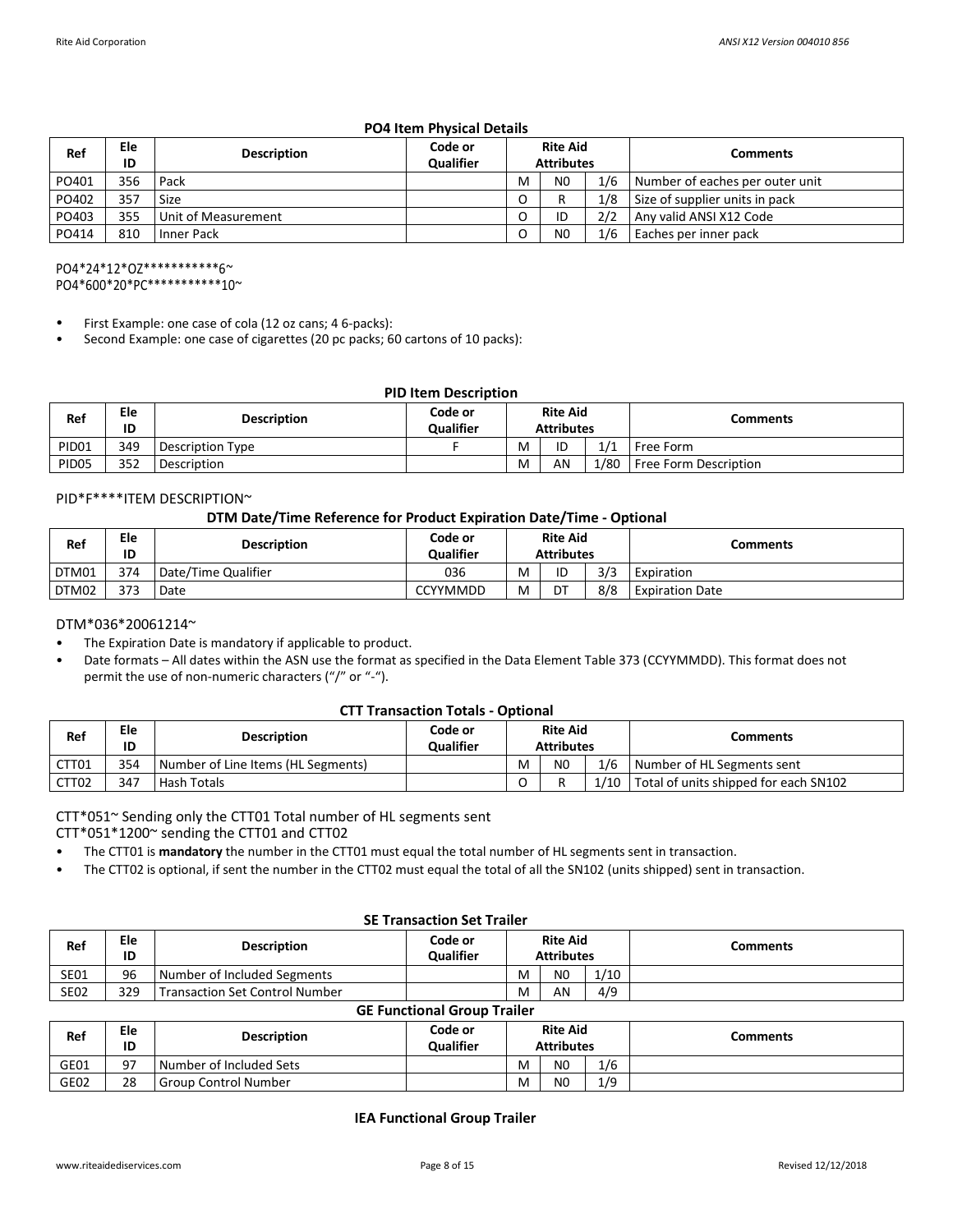| Ref   | Ele<br>ID | <b>Description</b>         | Code or<br><b>Qualifier</b> | <b>Rite Aid</b><br><b>Attributes</b> |                |     | Comments |
|-------|-----------|----------------------------|-----------------------------|--------------------------------------|----------------|-----|----------|
| IEA01 | 116       | Number of Included Groups  |                             | M                                    | N <sub>0</sub> | 1/5 |          |
| IEA02 | 112       | Interchange Control Number |                             | M                                    | N <sub>0</sub> | 9/9 |          |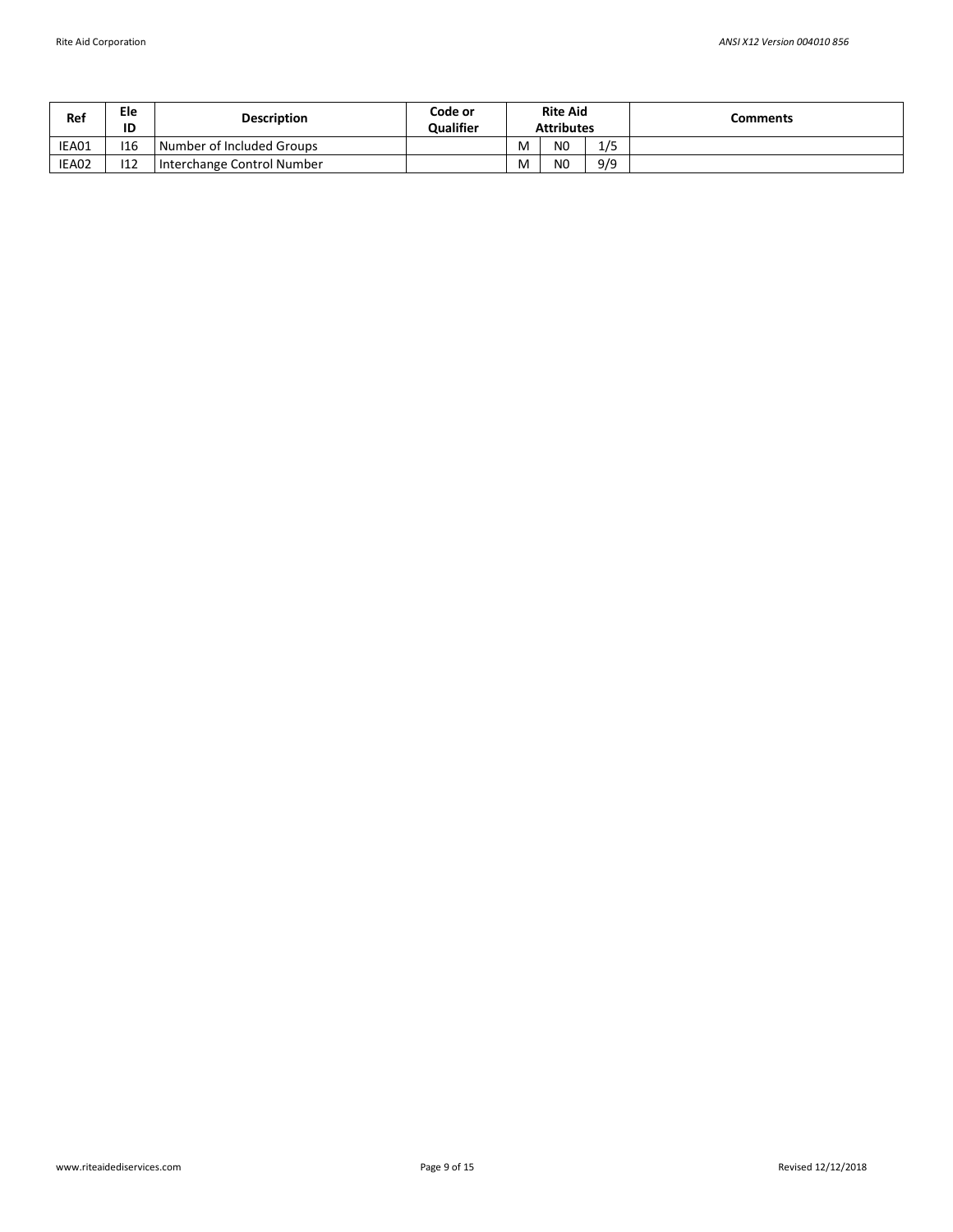## **Additional ASN Guidelines**

- In general Rite Aid expects the item level attributes sent in the purchase order to be returned in the ASN. Any discrepancies or errors are to be brought to Rite Aid's attention immediately to address.
- Rite Aid requires all distribution center shipments to be preceded by an ASN. Shipments received without an ASN are subject to offset fees as outlined in Rite Aid's Supplier Compliance Guide.
- For additional information and details regarding Rite Aid's supply chain requirements and to access Rite Aid's Supplier Compliance Guide, please logon to the Rite Aid Supplier portal, must be a registered supplier with a valid user ID and password to access. The Rite Aid's Supplier Portal can be found at http://www.riteaid.com, select *Corporate Info* at bottom of page, then *Supplier Portal.*
- •
- UCC-128 labeling is not required at this time. Rite Aid expects to address label requirements at a later date.
- Ship status is *required* at *Shipment level, Order level* in the TD5 segment and at *Item level* in the SN1 segment
- One ASN may contain multiple, unique purchase orders.
- The ASN must be received within 24 hours of the ship date and time indicated in the DTM (011) segment and prior to receipt of shipment.
- In the rare instance that an ASN correction needs to be made, Rite Aid can process one duplicate ASN. The duplicate ASN will be processed as a replacement to the original. *KEEP IN MIND THAT RITE AID'S GUIDELINES FOR RECEIVING THE ASN WITHIN 24 HOURS OF THE SHIP DATE AND TIME WILL APPLY TO THE REPLACEMENT*
- *ASN.*
- All Rite Aid Guidelines are available at the Rite Aid EDI website: [http://www.riteaidediservices.com.](http://www.riteaidediservices.com/)
- "Rite Aid's DUNS+4 /Distribution Centers: The link contained in these guidelines will provide listing of all Rite Aid DC ship-tolocations addresses and phone number , DEA number, DUNS+4 number and preferred LTL carrier. Also indicated if applicable will be any satellite location of the primary DC " DC listings can be downloaded at http://www.riteaidediservices.com/distribution-centers/

# **Guidelines for Functional Acknowledgements**

- Upon receipt of any EDI transaction, the receiving partner shall promptly and properly transmit a Functional Acknowledgement (ANSI ASC X12 997).
- Rite Aid expects that trading partners pick up on a daily basis and acknowledge by returning the Functional Acknowledgement within 24 hours of the time Rite Aid transmitted the original document.
- The receiving partner is expected to monitor and review all 997s for errors that may require attention.

In advance, thank you for your time and attention.

Rite Aid EDI/B2B Department Email: edi@riteaid.com Phone: 717-731-3815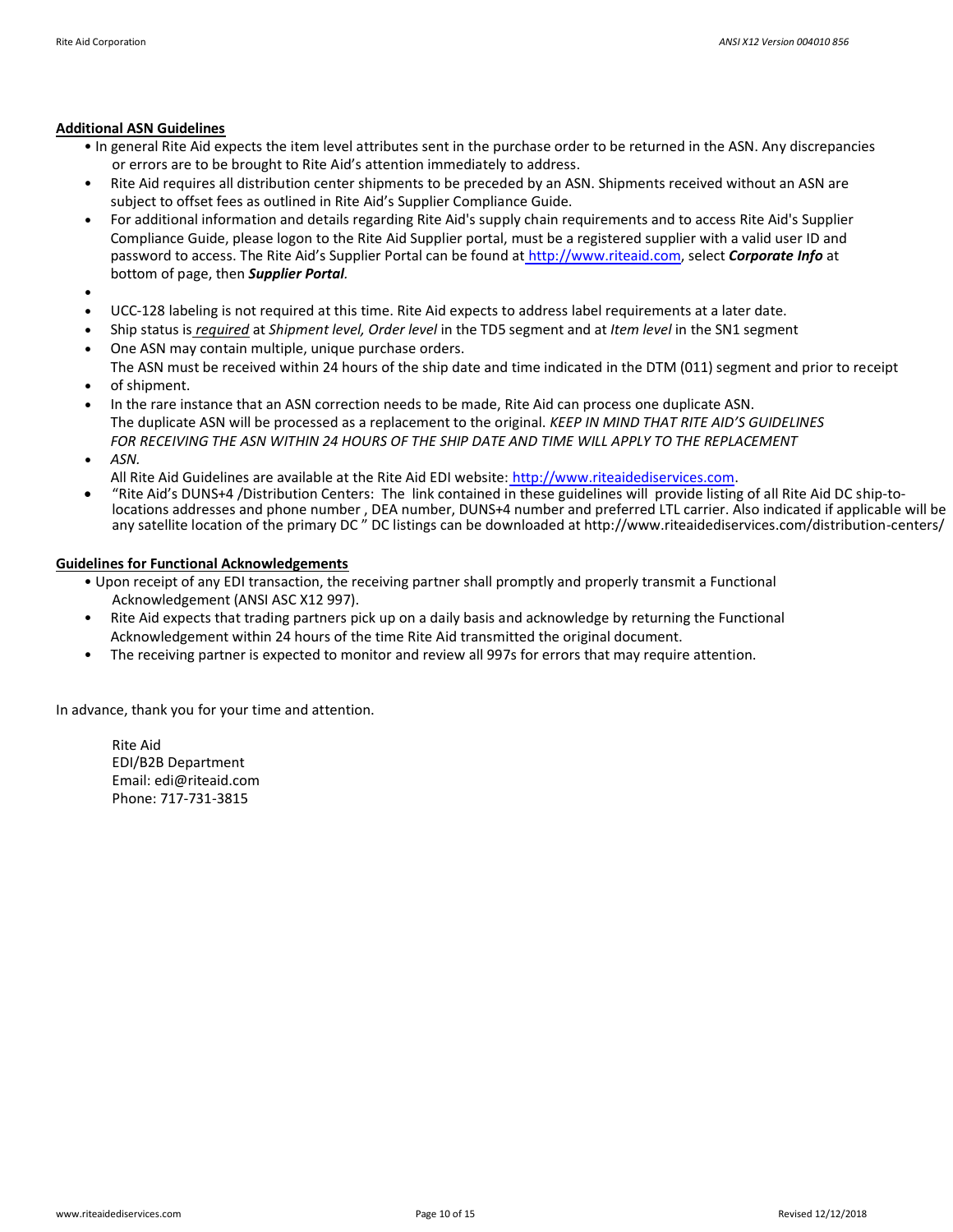| Code | <b>Definition</b>              |
|------|--------------------------------|
| CC   | <b>Shipment Complete</b>       |
| СP   | Partial Shipment, No Backorder |
| PD   | Purchase Order Complete        |
| РR   | <b>Partial Shipment</b>        |
| SΗ   | Shipped                        |
| ۲ı   | Shipped as Indicated           |

# **Table 1 Shipment/Order Status Code**

## **Table 2a Line Item Status Code**

(The following codes should be used when item quantity shipped > 0.)

| Code | <b>Definition</b>                      |
|------|----------------------------------------|
| AC   | Accepted and Shipped                   |
| RP   | Accepted, Partial, Balance Backordered |

## **Table 2b Line Item Status Code**

(Use of the following codes should be limited to items with quantity shipped = 0.)

| Code           | <b>Definition</b>                     |
|----------------|---------------------------------------|
| IB             | Item Backordered                      |
| IC             | Item Accepted, Changes Made           |
| ID             | Item Deleted                          |
| IE             | Item Accepted, Price Pending          |
| ΙH             | Item on Hold                          |
| ΙP             | Item Accepted, Price Changed          |
| IQ             | Item Accepted, Quantity Changed       |
| IR.            | Item Rejected                         |
| IS             | Item Accepted, Substitution Made      |
| IW             | Item on Hold, Waiver Required         |
| R <sub>2</sub> | Rejected, Invalid Item Product Number |
| R3             | Rejected, Invalid Unit of Issue       |

**Status is required at 3 levels – TD506 in Shipment level, TD506 in Order level and SN108 in Item level.**